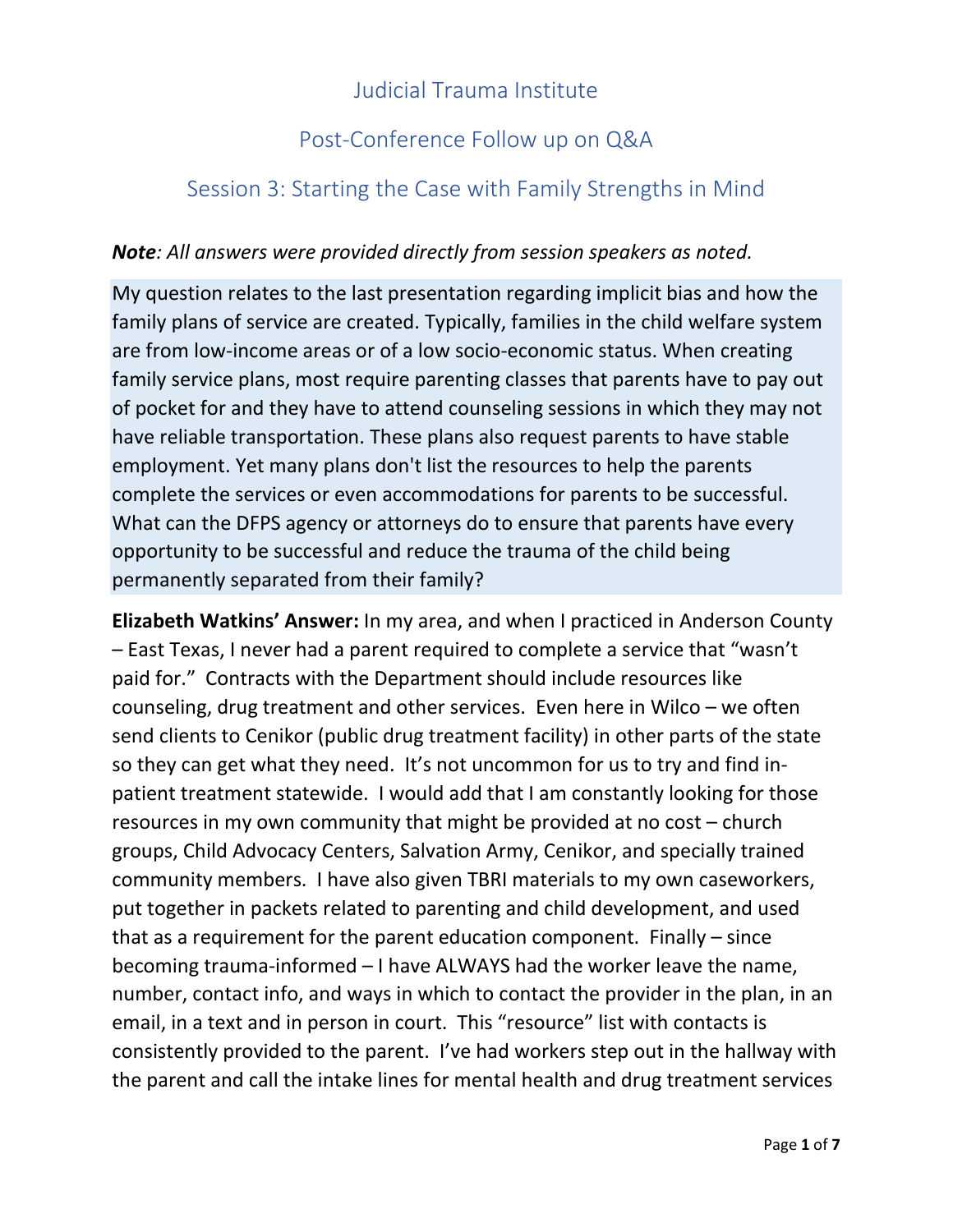to ensure the parent had an opportunity to make that call. For me – if all these efforts have not been made, I feel the parent has an affirmative argument that they were unable to receive the service. It may be over the top, but I WANT the parent to get the service, however we can accomplish that.

I have a question regarding the department's policy to not service a family if they have previously done services and no significant changes have been made. FBSS will not accept these cases. For example: All of us know that Substance use is/can be a recurring problem that can take a long time to overcome yet they will not be serviced again because they underwent services 5 years before. How does that coincide with reasonable efforts to prevent a removal? To prevent that trauma to these children?

**Elizabeth Watkins' Answer:** I take issue with this policy as well, and have met with the supervisors, Program Director and Program Administrator to discuss what this means. I found in meeting with them, they were able to explain that this is not a hard and fast policy – there can be exceptions to it. I also explained to them that the policy may indeed conflict with the law – which requires the last restrictive measures to ensure safety – that could very well mean a Court Ordered Services (COS) case or Family Based Safety Services (FBSS). I have cases submitted to me now – under the new policy – where I believe it would be more appropriate for FBSS, even though prior involvement and/or other complicating factors. My Judges, also trauma-informed and aware of this policy shift, actually denied two legal requests for removal because a less restrictive alternative was available. Once that happened, I had more luck in talking with the workers submitting cases about using FBSS even though it wouldn't fit the policy, and I will deny legal intervention (with a long email and explanation) and cite the law and recommend FBSS. In the end, my caseworkers are trauma-informed, and they will open an FBSS case if denied for legal intervention either by the Judge, or the intake attorney (me) with the specific reasoning attached.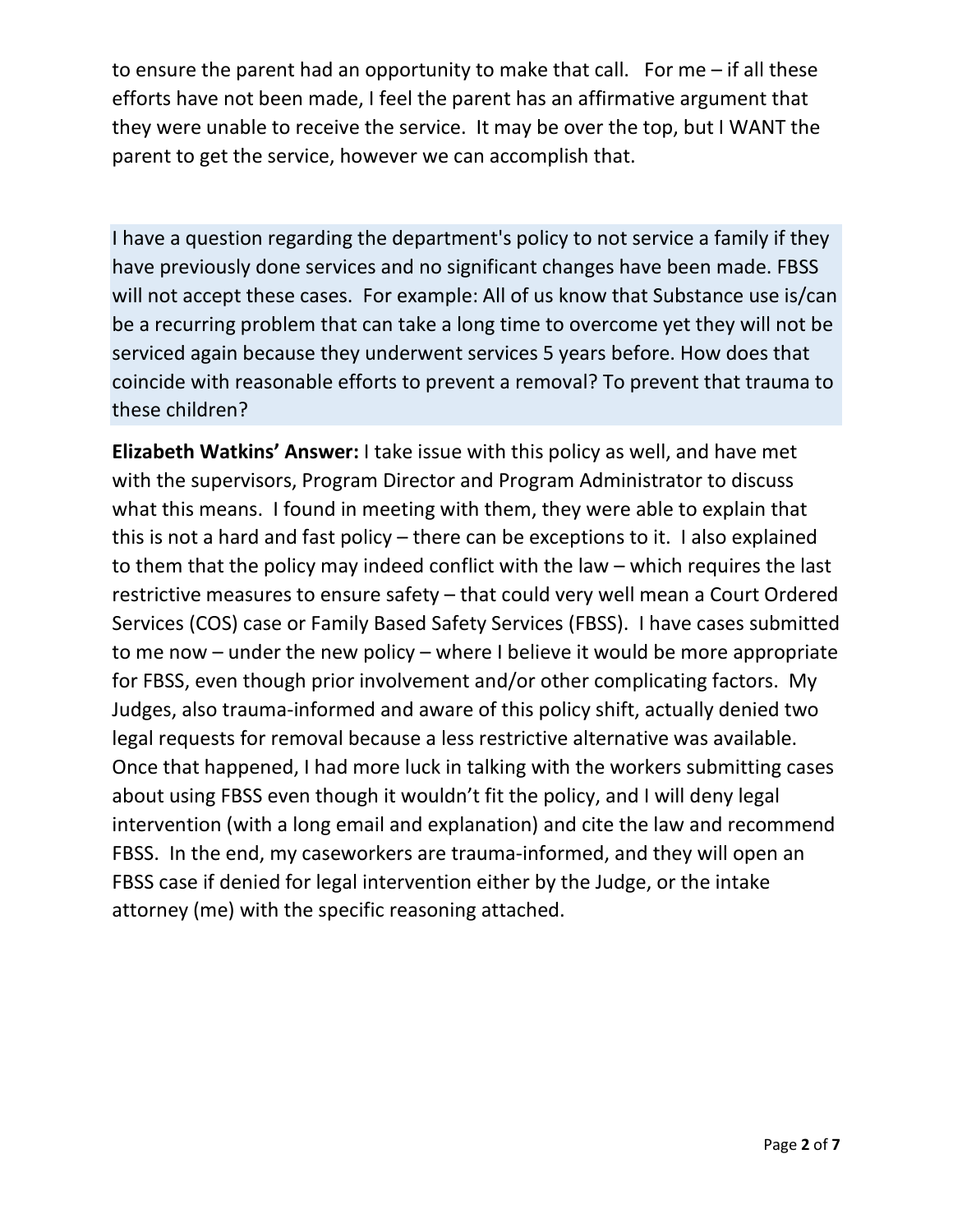Ms. Johnson and/or anyone else on the panel- as you know prosecutors do not speak directly to the parents in these cases. What can we do as prosecutors to demonstrate to the parents that we are empathetic, respectful, and want to help them?

**Verlyn Johnson's Answer:** What comes to my mind is a question: is there a law stating that the prosecutor can't speak to a parent? The way to show empathy and respect to parent is by just showing common courtesy and saying, "Hello I am Verlyn, and I am the prosecutor on your case." This shows me respect and that you are just doing your job, it's not a personal attack against me as the parent. A prosecutor is not a case nor is the parent, we are humans capable of showing common courtesy even while on opposite sides.

**Elizabeth Watkins' Answer:** I know this was for Ms. Johnson, but I'd like to say that when your whole court team in trauma-informed, including the parent's attorney, open communication is a lot easier. I will often ask a parent's attorney if I can speak with their client – without the need for the client to answer anything – and express to them early and often – my desire, and that of the Department – to return their child to them as a safe parent. I am sincere in my belief, and I believe that translates. I think it's important that the parent not see us as the enemy, and by simply talking to them and with them, and not at them, we can build a rapport of our own. Parents' attorneys in East Texas had no issue with it, because they had heard me speak before, and knew I would be sensitive to a parent's trauma. I had to work hard to gain that trust here in Wilco when I moved here by having the parent attorneys present, telling them ahead of time what I would like to say to their client, and letting them feel comfortable with my sincerity in wanting the client to get exactly what they needed to make them a safe and healthy parent.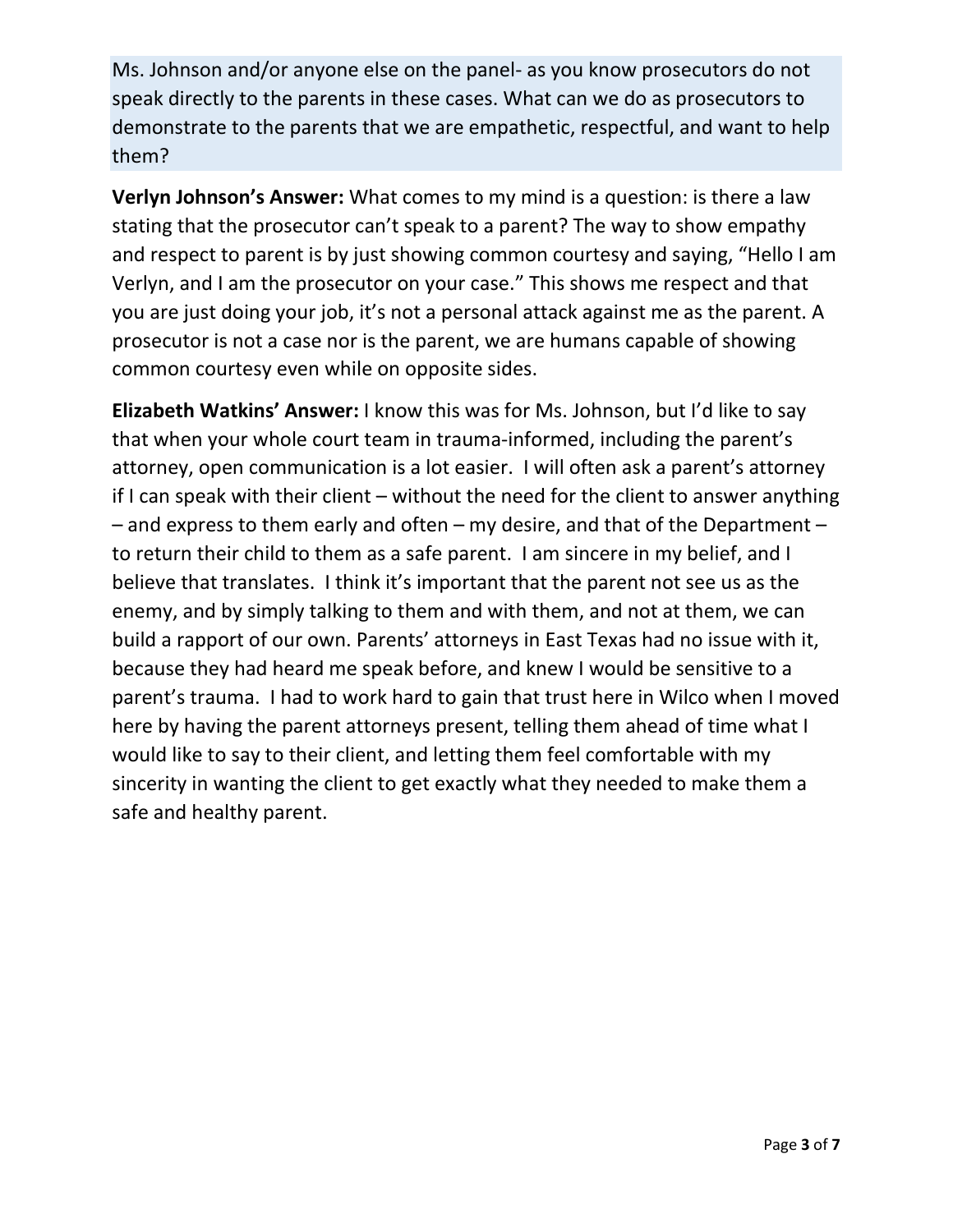I love the phased plan approach. Can you guys email/post some sample phased plans?

Elizabeth Watkins provided copies of phased plans which are available under Session 3 on Brightspace. These are samples and can be modified.

Regarding the phased plans Ms. Watkins discussed, is the entire plan ordered at the Status Hearing or is each phase ordered at subsequent hearings?

**Elizabeth Watkins' Answer:** The plans (available on under session resources) are meant to be given out in increments, and the court actually gives permission to move thru the phases at a hearing. This gives a public forum to congratulate a parent (and for other parents to see success when in person). Each plan lists "Phases 1 of 3" so parents know that this is the one they are on, how many they have left to go, and when they are coming to a conclusion.

Timing of the start of the plan depends on the willingness of the parent. We have a fantastic investigative unit, and if they can build a rapport and get a parent wanting to do services before we get to the adversary even – we don't wait. Our investigators can set up drug treatment, mental health appointments and such. We then usually have agreed temporary orders, and the parents already started on services. I think you'll find that if the team approaches the family in a traumainformed way, more will want to start services sooner. If, however, this doesn't happen, we "set the tone" at the temporary orders hearing. We start with being kind – not blaming – and if we get TMC, we ask the parent – "How can we get started right away?" The longer you wait, the less motivated some parents become – they get used to not seeing their child and can slip into a deeper decline. Sooner is better.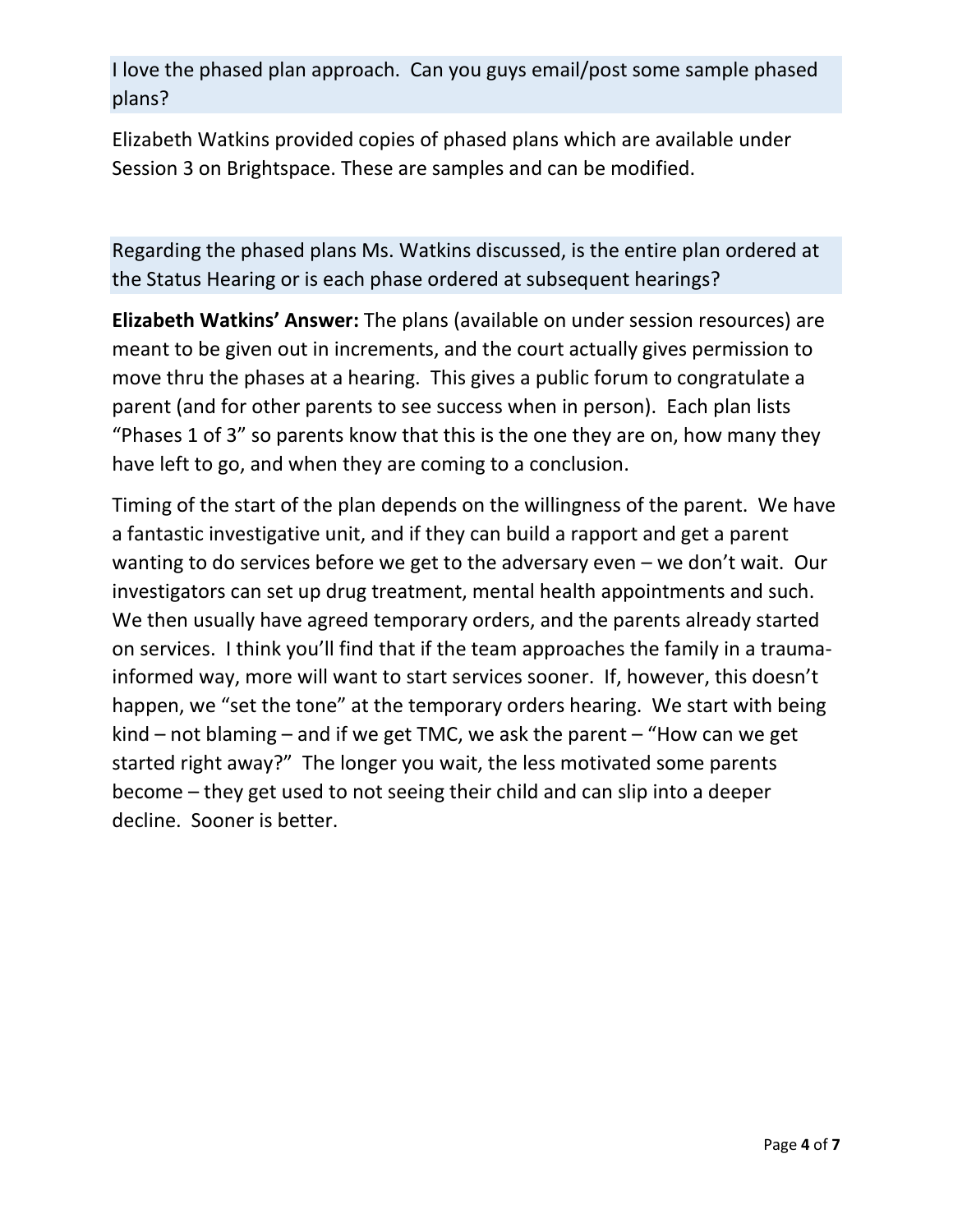I find that many of my clients are also at a disadvantage in basic organizational skills, like filling out paperwork or maintaining paperwork, applying for housing, scheduling appointments for their services, etc. My staff spends a lot of time just assisting the parent with these skills, and this seems to be a big hole in service plans. Most operate from the assumption that these families already have these skills, when in fact, many do not.

**Elizabeth Watkins' Answer:** I am right there with you – we recently had this discussion in our CORE team meeting (our monthly meeting with the traumainformed core team members) and found a resource – a charity – that is willing to provide physical, write in schedule/notebooks. This idea just came about when the CPS supervisor and parent attorney were talking about the overlapping OT/Speech therapy appointments and how this mom, with ADHD, was having trouble keeping them straight. This mom has a parent mentor (thru Fostering Hope here in Austin) and we are giving her the daily scheduler to write things down. It also gives the worker/CASA/child's attorney something to talk about on their home visits as well. They each ask to see the scheduler, and the CPS worker helped write in all the appointments. Smalls steps to build a habit of better management.

Without observing lifestyle changes, how can we be comfortable with sending a child back into a home that has proven pattern of address and regress, with earlier return and monitor, how without the additional professional feedback can we recommend that without having substantial reasons to believe it will be safe

**Elizabeth Watkins' Answer:** This is a question the judges here in Wilco had, and have implemented a few things to help ease their minds. First – the caseworkers are trauma-informed, make way more home visits than policy requires, and file "advisements" with the court with any updates. These advisements are available to all the parties and list the activities the parent and child are involved in at any given time. Yes, it is way more work, but so is a trauma-informed system. Second – and probably most impactful – has been the inclusion of a parent mentor in the last phase of service. Like a parent coach, they make a home visit and help with the interaction between the parent and child, now that both have been changed by the process. They come during a mealtime, during bath time – during tough transition times, and help at first, then become an observer, and eventually leave the parent on their own. I have always found this last phase in home help has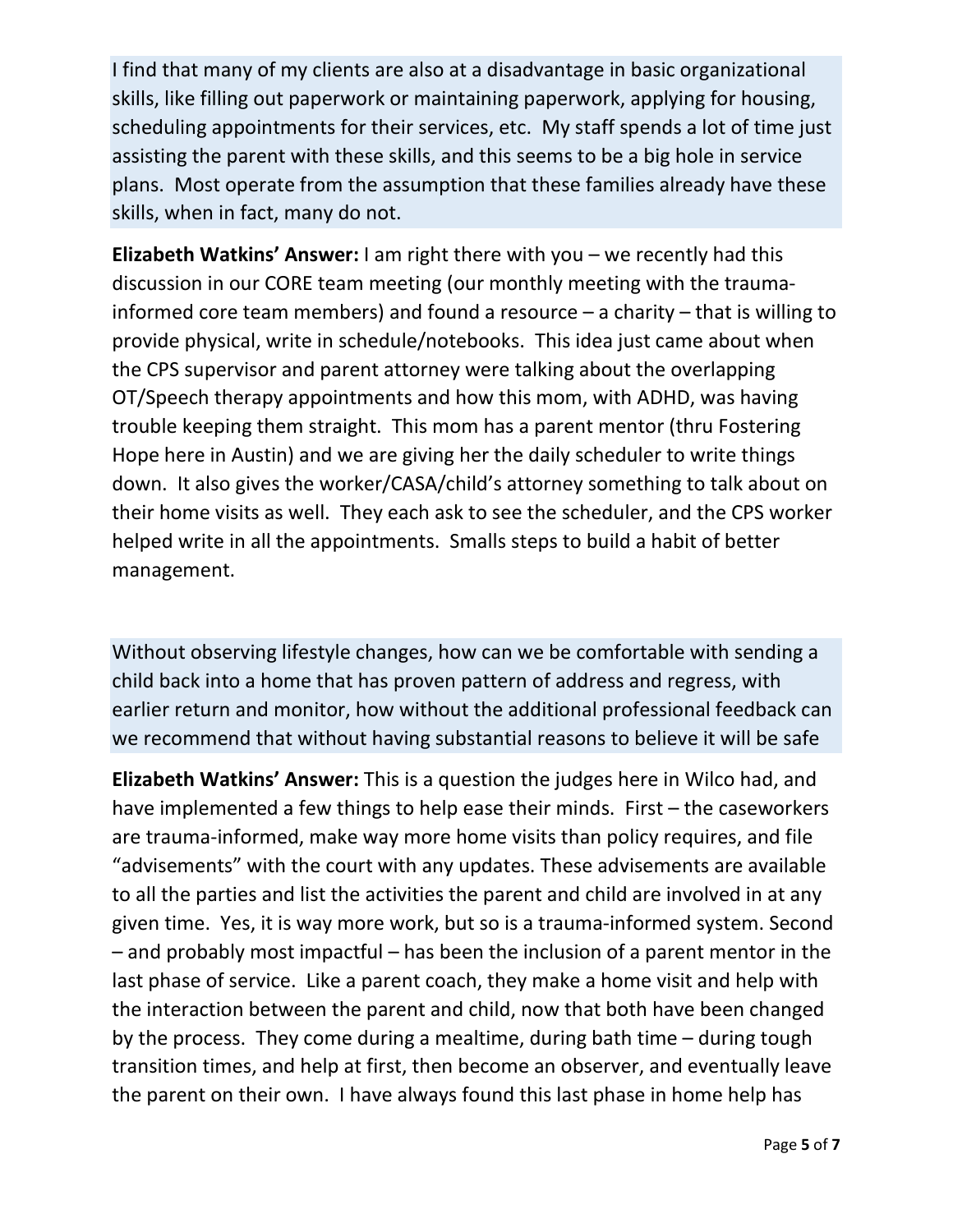been essential in helping when reuniting children who are changed, and parents who are very different than when the kids left.

What if circumstances prevent a family team meeting before removal? Do you have experience with conducting the team meeting between removal and the initial adversary hearing, and what are the benefits? Specifically, does this assist in blunting what can be a very adversarial feel when we walk into the courtroom?

**Elizabeth Watkins' Answer:** Absolutely, and I have added this section to my emergency removal protection order to help facilitate making the Family Team Meeting (FTM) happen:

- 1. **Notice of Family Group Conference:** 
	- 1.1. Notice is given to Respondents **SJD and NSL** that this cause is set for a Family Group Conference on **September 23, 2019 at 1:00 p.m**. located at 1101 E. Old Settlers Boulevard, Suite 300, Round Rock, Texas 78664.

When the removal request is submitted, I ask the investigations worker for the date and time of the FTM to make sure one is set up. They don't always happen, but the above is a notice, not an order – so encouragement from the captain is helpful.

What does the impact of docket size and attorney caseload on both the parent's attorneys, children's attorneys and CPS attorneys have on the ability to implement Trauma-informed Practices in each case?

**Elizabeth Watkins' Answer:** It certainly makes it more difficult. Trauma-informed is patient, aware, and communicative. It requires a LOT more communication outside of the courtroom and court hearings. In talking with the parent attorneys here in Wilco, one of the first things I requested was for the appointment wheel to allow for a higher amount per hour for those attorneys that are traumainformed (and provide the court with proof of attendance at trainings) and to add to the current payment schedule something for meetings/communications outside of court. This helps the parents' attorneys to be able to spend more quality time with their clients and resolve issues with the Department before we even get into court. It incentivizes the quality work. It's a delicate balance, and